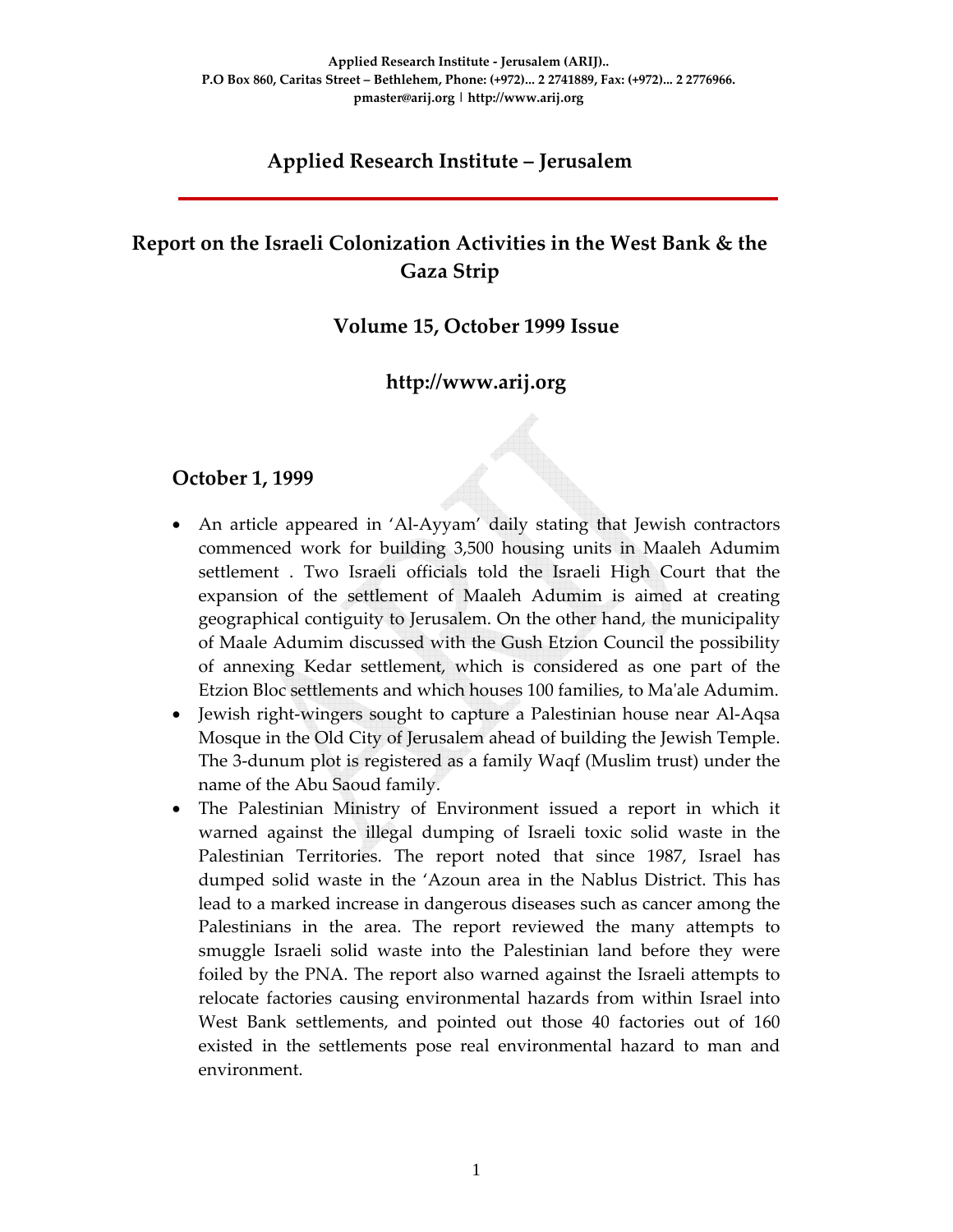## **October 2, 1999**

• The Palestinian News Agency "WAFA", reported that Orthodox Jewish groups protected by Israeli troops attempted twice to storm the Al‐Aqsa Mosque through its Qatanin gate. The Mosque guards and people praying there prevented the Jewish extremists through gathering near the gate. Two hours after the first attempt, another group re‐attempted to storm into the Mosque through the same gate, but in vain.

## **October 3, 1999**

- According to news reports, the Palestinian Ministry of Religious Affairs (Islamic Waqf) accused the Israeli PM Barak, who supported excavation works undertaken by the Israeli Department of Antiquities, which contravenes all international laws, with opening a new gate near the southern wall of Al-Aqsa Mosque and far away from the southern window of the Mosque closed by Israel two months ago.
- Press reports wrote about Israeli plans being carried out by the Jerusalem Municipality in conjunction with the Jerusalem's Development Authority to build a new settlement city on an 11‐dunum plot at Wadi El Joz neighborhood in East Jerusalem. The plans include the construction of a 200‐ bedroom hotel, medical center, kindergartens, and multi‐purpose halls. The new site is located at the vegetable market (El-Hesba area) northeast of the Old City near Rockfeller Museum.

## **October 4, 1999**

• The Israeli army announced that it sealed agricultural plots of land in the West Bank to be used as Israeli training fields. The Palestinian society for Human Rights and Environment said that the Israeli army orders apply to thousands of fertile dunums belonging to 79 Palestinian villages, most of which are near Hebron. One of these orders confines to close 80, 000 dunums belong to the towns of Sa'ir, Bani Na'im and Yatta in the Hebron District. Abdel Hadi Hantash of the Palestinian Land Defense Committee in Hebron said that the Israeli action came under a new military order No. (99/6/S) issued by the head of the Israeli occupation forces in the West Bank. The order compels thousands of families to leave their communities and land.

## **October 6, 1999**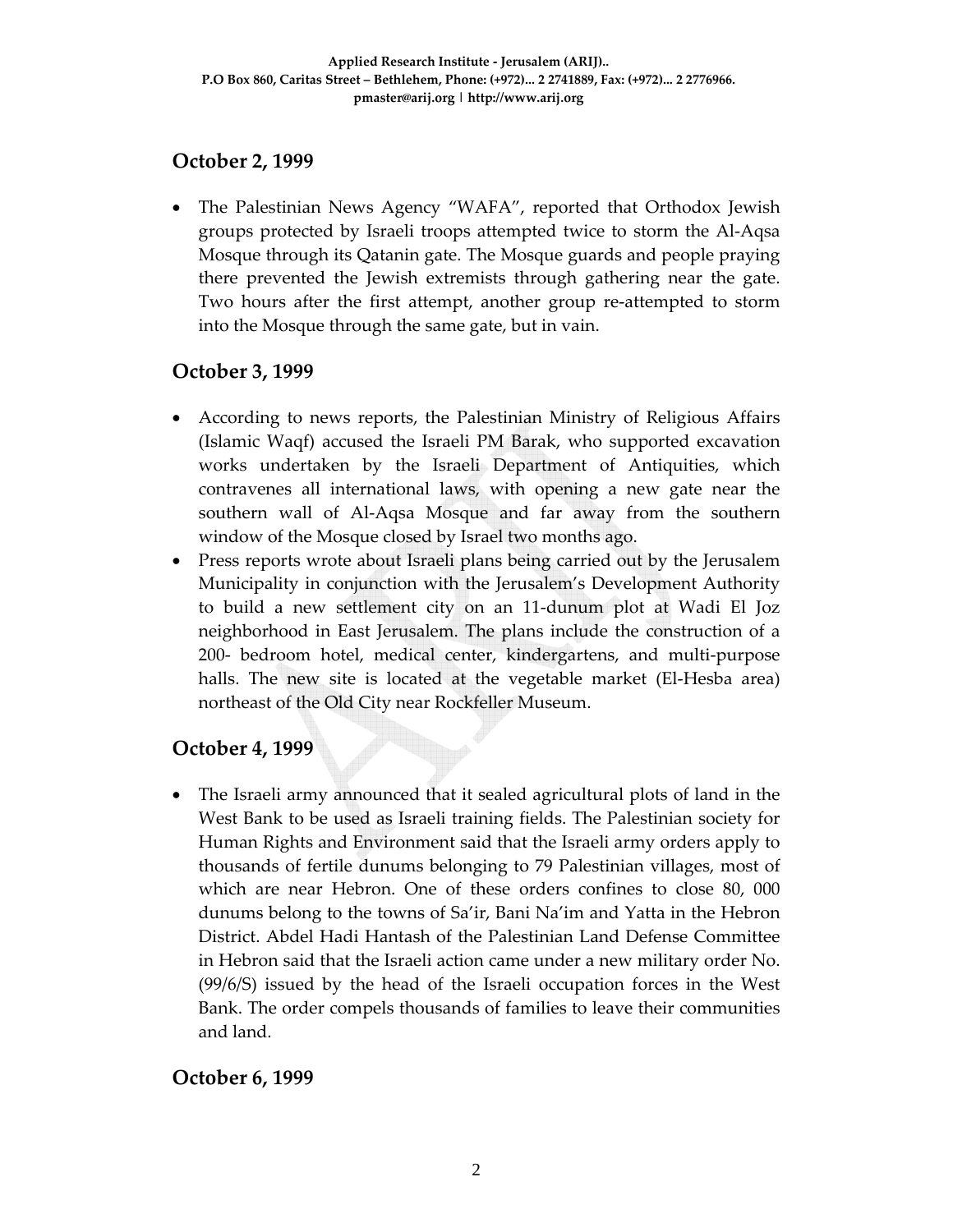- The Palestinian inhabitants of Sur Baher village, south of Jerusalem confronted the Israeli authorities' bulldozers that started groundwork without prior notification on a large swathe of land for the construction of the East Ring Road.
- Jewish settlers erected two mobile homes at Hosha site, which is established illegally near Talmon settlement, west Beit El settlement. The site has an order to be dismantled since April 1999.
- In the Hebron District, in response of dismantling an illegal small container in Susya settlement, the settlers set up two mobile houses, only few meters away from the dismantled caravan.
- The Jerusalem Municipality issued an order to demolish the house of the Palestinian inhabitant, 'Abed El Kareem Qar'an under the pretext of being built without a permit. The two‐bedroom house which shelters five people is located near a colonization outpost in the Old City of Jerusalem.

## **October 7, 1999**

- According to a study conducted by the 'Peace Now' group, some 83 new mobile houses were erected in the settlements since the Israeli elections in May 1999.
- The Jerusalem Municipality issued a demolition order to the house of the Palestinian 'Ayed Castero under the pretext of building without a permit. The 105‐ square meter old house is located in the El Qarmi neighborhood in the Old City of Jerusalem.
- In Tulkarm District, the Israeli authorities have continued construction work in Avnei Heifets settlement, east of Shoufa village. Eyewitnesses said that Israeli machinery was bulldozing wide areas of land in preparation to construct more settlement housing units.

# **October 11, 1999**

• The Palestinian daily 'Al‐Ayyam' quoted the Israeli 'Yediot Ahronot' newspaper as reporting that a plan was set designating the Ariel settlement in Nablus District as a border city in the final status settlement. The city will serve as a connecting point between the Gush Dan area, the Palestinian territories and Jordan. The newspaper pointed out that plans for that purpose have been prepared by the settlement's municipality in cooperation with the Israeli Ministry of Interior.

## **October 12, 1999**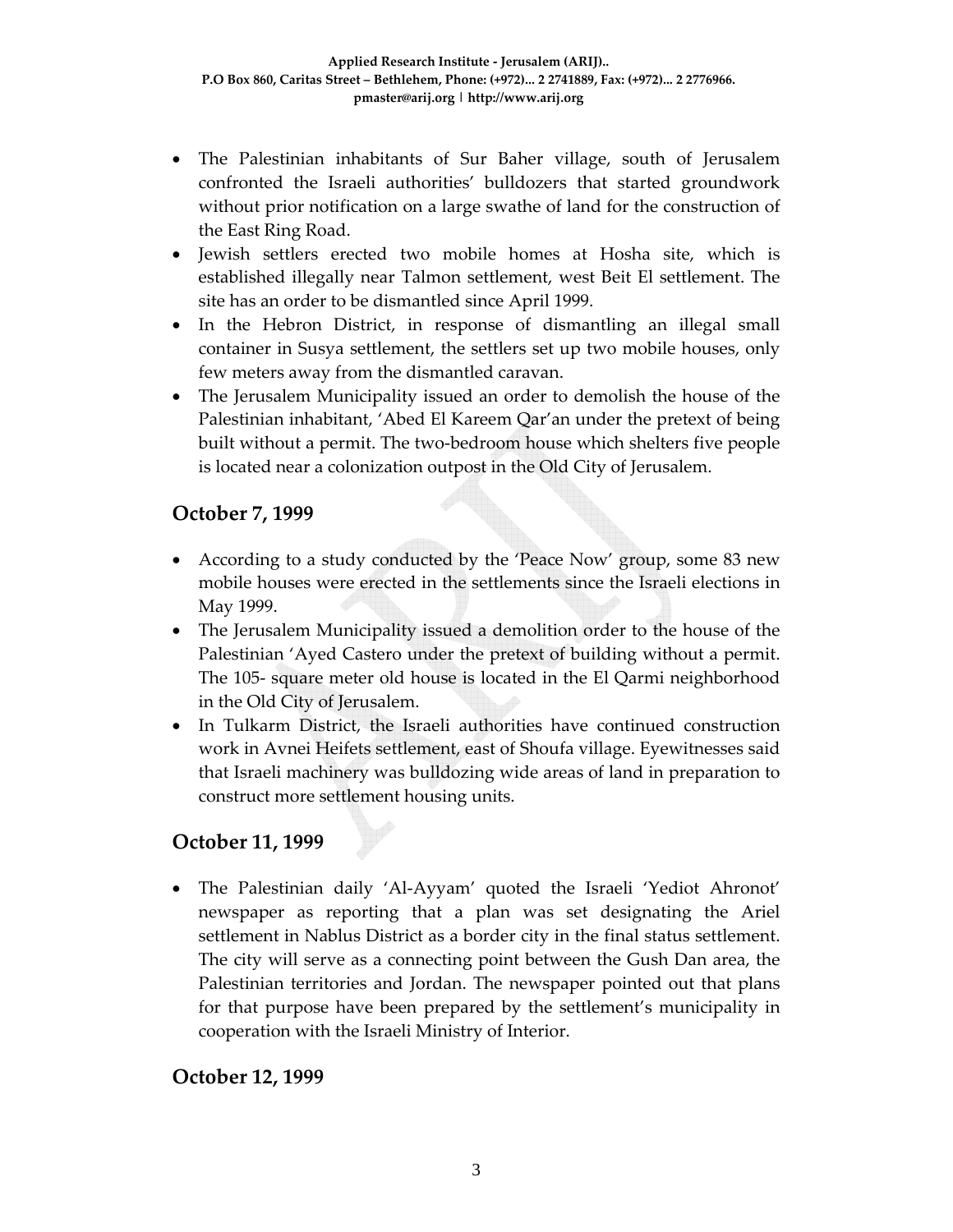• The Israeli Housing Ministry is in the process of building a new ultraorthodox extension comprised of additional 3,000 settlement housing units to the settlement of Kokhav Yaacov, a settlement southeast of Ramallah. The new area, known as Tel Zion, will be only a few kilometers away from Jerusalem's northern suburb, Neve Yaacov. The first 300 families are due to move in around Passover (A Jewish Feast), and a further 150 families will follow a year later. The developer, Vishnitz Hassidic Association has permits from the Rural Settlement Department to start building 600 units.

#### **October 13, 1999**

• A group of Jewish settlers of El Kana settlement accompanied by a large number of Israeli military forces uprooted more than 300 olive trees belong to the Palestinian inhabitants of Zawiya village, southwest of Nablus.

## **October 15, 1999**

- Jewish settlement sources disclosed that PM Barak has approved the establishment of 35 settlements in the West Bank and the expansion of Itamar settlement in Nablus District by seven thousand dunums.
- According to a report issued by Jerusalem Center for Social and Economic rights on Jerusalem and the Israeli practices in the city, Israel continues illegal land acquisition. The report clarified that 34% of the city is now totally confiscated and pointed out that Israel classified 52% of Jerusalem as 'Green areas' where building is prohibited, and so only 14% of the city with houses built on is left for the Jerusalemites. The report finally noted that Israel built on the confiscated land 15 settlements, 9 industrial zones and more than one hundred factories for the Israeli industries.

## **October 16, 1999**

• The Palestinian newspapers wrote about the continued settlement expansion in the West Bank. Palestinian inhabitants from Deir El Hatab reported that the Israeli settlers at the Elon Moreh settlement have continued to place caravan houses to the east of the settlement in contradiction with the announced stand of their government to remove some settlements that were built on the Palestinian land after signing the Wye Memorandum.

## **October 17, 1999**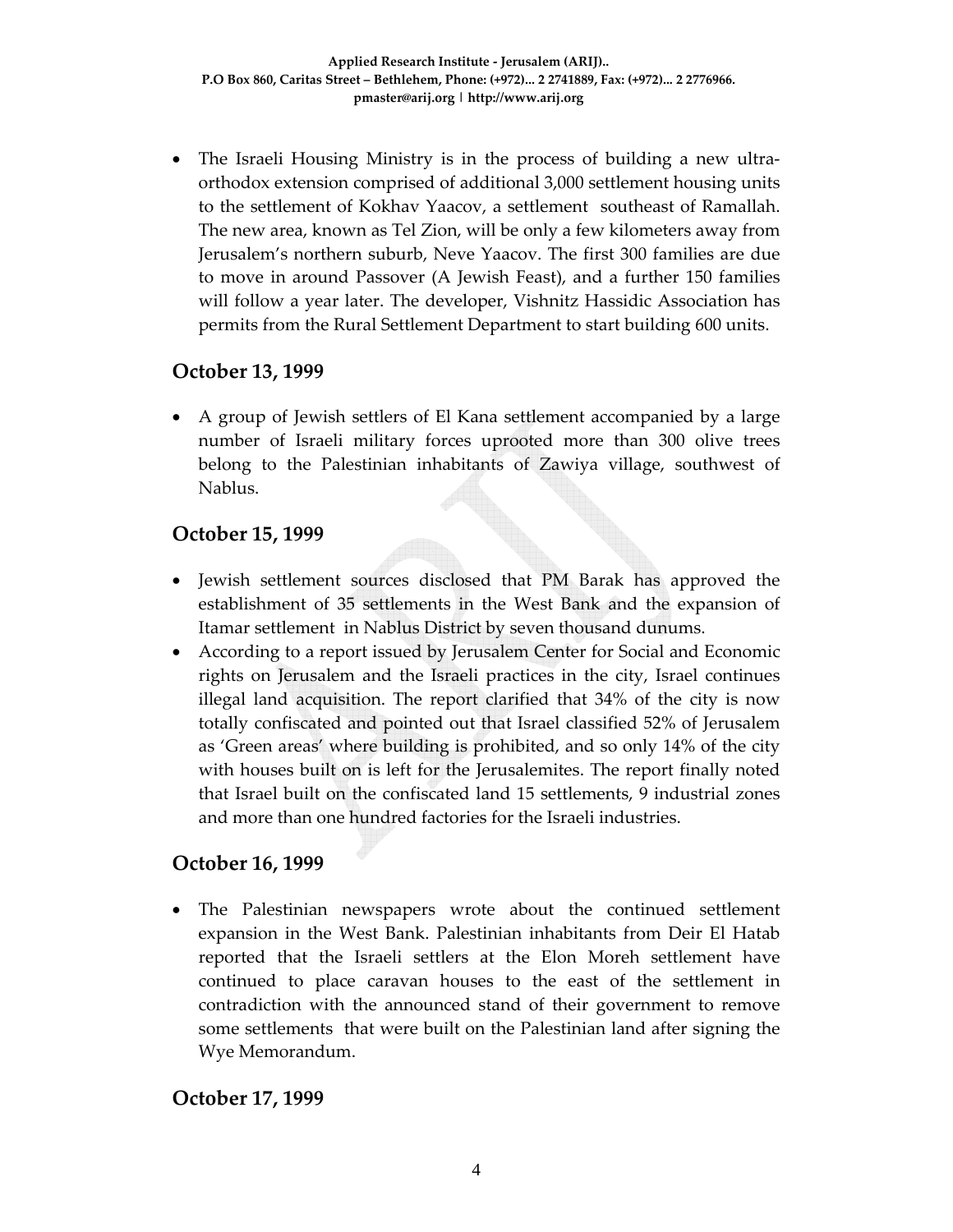- Jewish settlers of Elon Moreh chopped down more than 400 olive trees owned by Nader Abed El Rahman, in the Palestinian village of Deir El Hatab, east of Nablus.
- The Palestinian village of Deir Ballut near Nablus witnessed a sit-in strike over the confiscation of hundreds of dunums of premium agricultural land belonging to the Palestinian citizens of the village in order to construct an Israeli military camp. One of the landowners, Jbara Youssef, 72, who didn't stand the situation and died of a heart attack, got the order a week ago confiscating his 500‐square meters of farmland.

#### **October 18, 1999**

• The Israeli occupation authorities in Hebron issued a military order prohibiting the renovation of Palestinian houses in the old city of Hebron close to the Ibrahimi Mosque.

#### **October 20, 1999**

- The Israeli occupation authorities ordered a Palestinian inhabitant from Burin village in Nablus District not to work on his land.
- In Hebron District, ultra-orthodox Jews erected a mobile synagogue in an illegal outpost, called Havat Maon, south of Hebron. Havat Maon is one of the 42 illegal settlements constructed after Wye Memorandum in order to create facts on the ground before the Israeli‐Palestinian final negotiations.

## **October 21, 1999**

• At the first discussion on the plan for separate security systems for Israel and the Palestinians under the final settlement, Prime Minister Ehud Barak supports erecting a fence between Israel and the Palestinian entity. The plan was drawn up by Moshe Shahak, the Public Security Minister during Yitzhak Rabin's term.

#### **October 22, 1999**

• Israeli sources unveiled a secret item in the agreement between Barak and the settlers states that the land of the evacuated settlements' outposts will remain under the Jewish settlers' control.

#### **October 25, 1999**